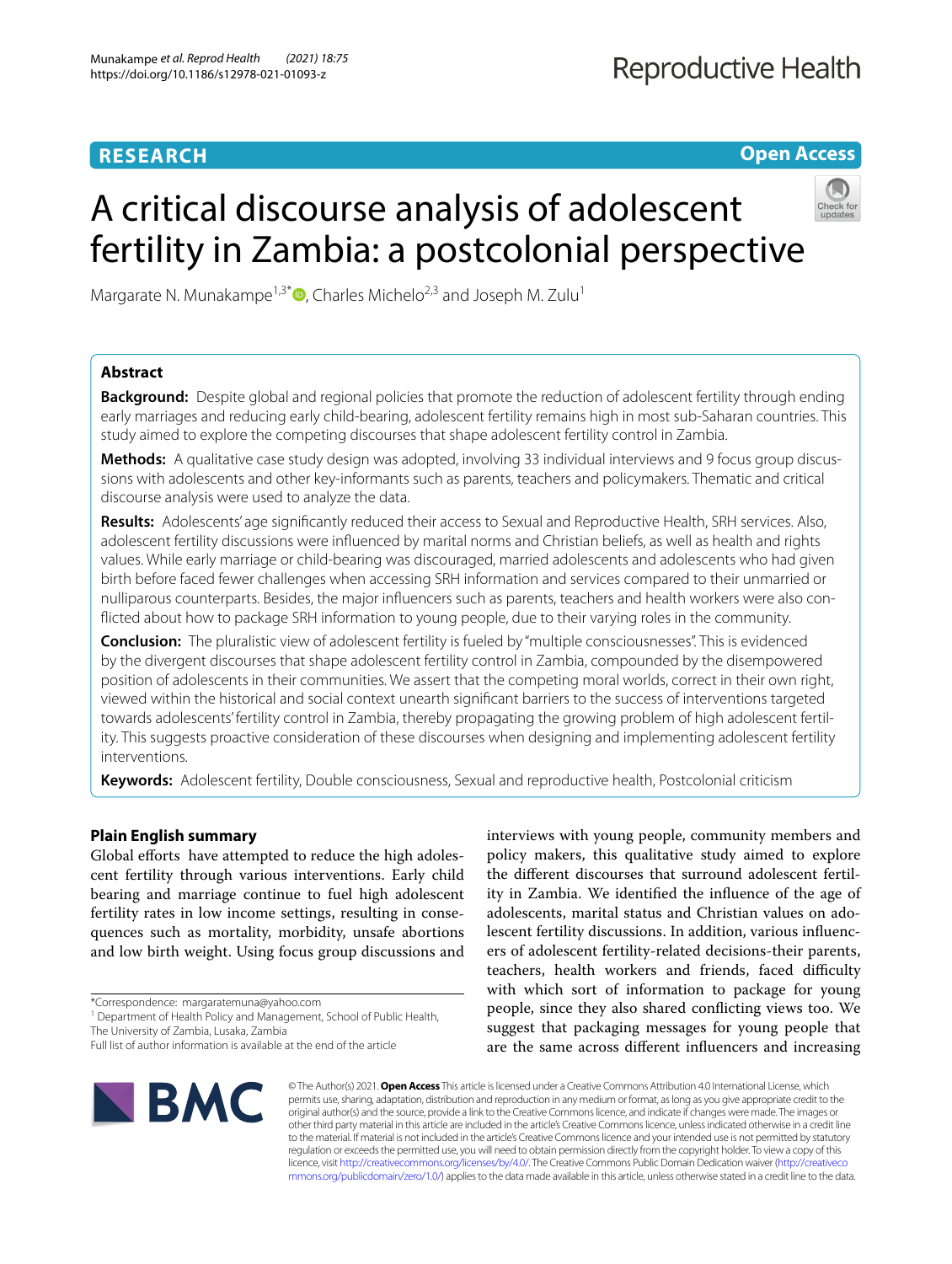their freedom to make informed decisions would help to reduce the soaring fertility rates among adolescents.

#### **Background**

Globally, there are 1.2 billion adolescents aged 10–19 years [\[1](#page-11-0)]. Approximately 90% of adolescents live in low and middle-income countries (LMICs), which are also burdened with high adolescent fertility rates  $[1-4]$  $[1-4]$ . While 90% of adolescent births among 15–19 year olds occur within marriage, the lowest economic quintile reports substantially higher birth rates than the highest quintile [[1\]](#page-11-0). Since the International Conference on Population and Development (ICPD) at Cairo in 1994, adolescent sexual and reproductive health (SRH) has risen to the development agenda, with adolescent fertility noted as a major priority [[5\]](#page-11-2). Adolescent fertility, defned as 'any pregnancy-related experience among those 10–19 years of age, including live birth, abortion, stillbirth, or miscarriage' [\[6](#page-11-3)] thrives in low resource settings, usually driven by low educational attainment and early-marriages [\[7](#page-11-4)].

Despite efforts made to curb its' drivers, adolescent fertility remains high in Zambia, with teenage pregnancy consistently high over the past 15 years  $[8-10]$  $[8-10]$ . About 29% of adolescent 15–19 have already given birth- 6% of the 15-year-olds and 58% of those aged 19 [\[8](#page-11-5)]. About 42% adolescents with no education, 46% of adolescents in the lowest wealth quintile and 73% of married adolescents had given birth before [\[8](#page-11-5), [11](#page-11-7)]. Almost 30% of girls were married by the time they reached 18 years old [\[12](#page-11-8)]. Despite a global and regional push towards ending child marriage and early childbearing [\[12\]](#page-11-8), a key intervention in the Sustainable Development Agenda, and with steady progress made towards increasing access to adolescentfriendly health services $[13]$  $[13]$ , most low-resource settings, including Zambia, regard the majority of the teenage pregnancies within marriage, but share negative attitudes towards pregnancies out of wedlock [\[14](#page-11-10)]. Disproportionate access to contraception and safe abortion services among adolescents has also been tied to marital status and other factors related to low socio-economic status [\[7](#page-11-4), [13\]](#page-11-9).

Several contextual factors such as traditional marital norms and Christian values—particularly in Zambia, a nation constitutionally declared Christian, play a restrictive role in shaping adolescent fertility control and ordinarily opposing the global health view of fertility control which is rights-based, regardless of the user [\[12,](#page-11-8) [15](#page-11-11), 16. The two divergent views: the Christian and human rights-based moralities arouse heated discussions relating to SRH services [[17\]](#page-11-13), despite both being external to the local context and by-products of modernity and globalization [\[18](#page-11-14)]. However, delaying the incidence of teenage pregnancy and early childbearing remains a priority to ensure the prevention and management of associated negative consequences of early pregnancy such as maternal mortality, morbidity, unsafe abortion, low birth-weight and infant mortality rates [[13,](#page-11-9) [14\]](#page-11-10).

Studies have noted how competing discourses relate with each other, particularly, global discourses interacting with and shaped by local socio-political contexts [[19\]](#page-11-15), competing for dominance or indeed existing in plurality or hybridity [\[19](#page-11-15)[–21\]](#page-11-16), and sometimes perpetuating the lack of access to information and services for young people [\[22\]](#page-11-17). For this paper, a critical postcolonial perspective is drawn upon to understand the discourses that surround the increasing burden of adolescent fertility, highlighting the structural transformations that have impacted negatively on young people and their agency [[23,](#page-11-18) [24](#page-11-19)]; in this case, the ability to make fertility-control-related decisions. Epistemologically, the postcolonial critical perspective highlights the linkages among the domains of human experience—the psychological, ideological, social, political, intellectual, and aesthetic, in ways that show how inseparable they are [\[25](#page-11-20)], and their on-going manifestations in health and wellness of communities [[26\]](#page-11-21).

While post-colonialism more predominantly unearths inequalities associated with race and class, it can also be used to understand matters pertaining to religion, cultural beliefs, identity, double consciousness and, hybridity  $[27, 28]$  $[27, 28]$  $[27, 28]$ . This perspective posits the creation of pervasive colonial subjects with a "double consciousness or double vision"; where persons who live in former colonies develop dissonant cultures, values and beliefs, which allow them to view the world in a pluralistic way. To understand further the circumstances that reinforce high adolescent fertility in Zambia, this paper explores the multiple discourses or "multiple consciousnesses" that concurrently shape adolescent fertility in Zambia, drawing on a perspective that highlights the inseparable nature of dissonant views within the same people; keeping in mind the reduced access to SRH services among young people [[25\]](#page-11-20) and their pursuit for more power over their SRH decisions.

# **Methods**

# **Study design**

A case study design [\[29\]](#page-11-24) was adopted for the study, using qualitative methods. This design allowed an in-depth exploration of adolescent fertility in Zambia.

## **Study site**

The study was set in Lusaka province  $[30]$  $[30]$  $[30]$ . Data were collected from Lusaka and Chongwe districts [[30\]](#page-11-25) from January 2018 to July 2019. The sites were purposefully selected for this study with Lusaka representing a more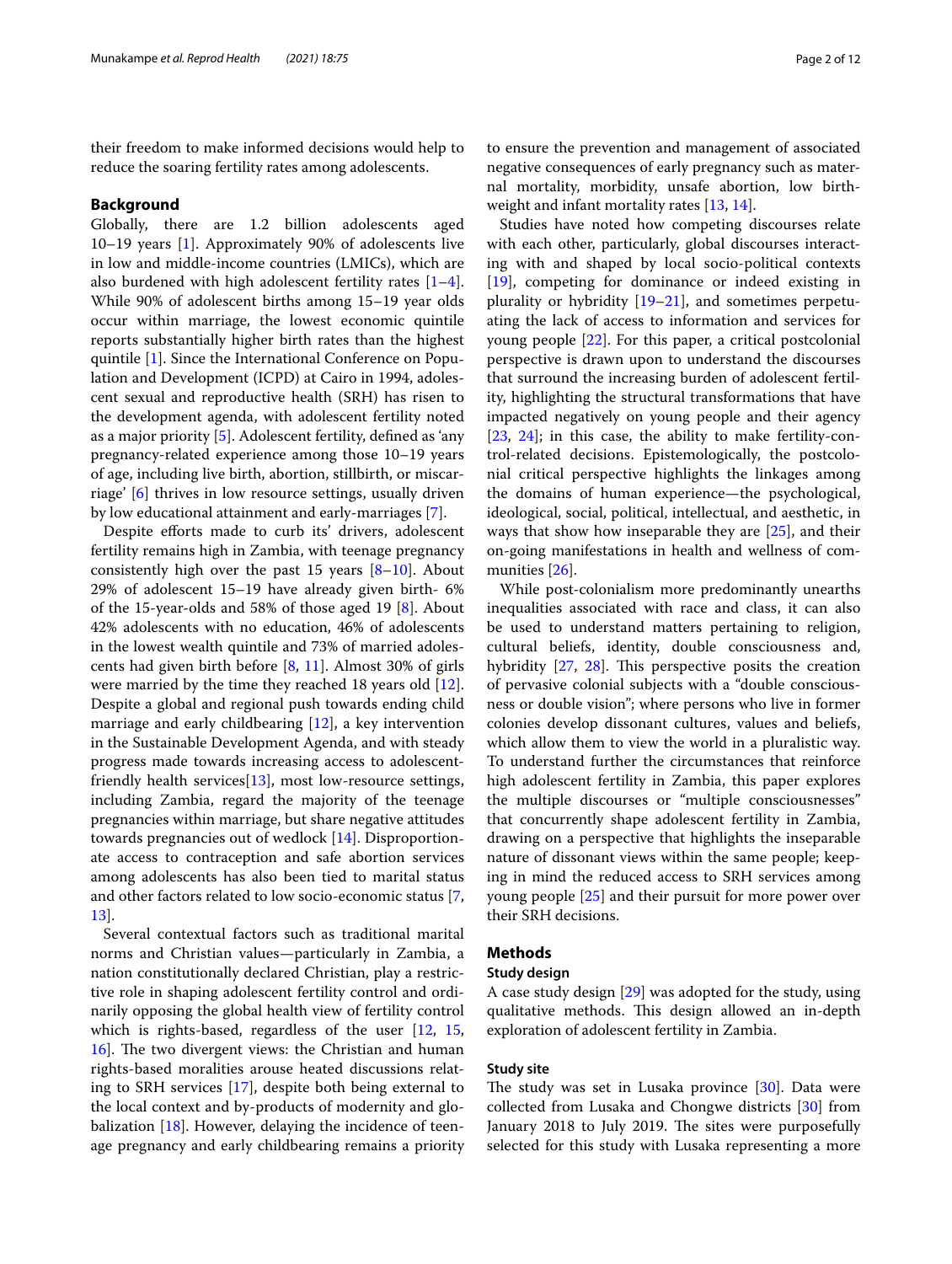urban setting while Chongwe represented a rural and peri-urban setting. Lusaka district houses Lusaka, the capital city of Zambia. Lusaka city is situated in the Central Part of Lusaka Province and the country, with a population of 1,747,152 people. While the natural vegetation has been cleared due to urbanization, the open deciduous woodlands account for 80% of the forested areas. Economically, Lusaka is the second-largest economic centre of Zambia, notable for the diversifcation of production of goods and services. The city is the centre for national social amenities and most governmental and non-governmental department headquarters. The district is coordinated by the District Administration, which is made up of the Council, Office of the District Commissioner and the traditional administration [63].

Chongwe district is about 40 min away from Lusaka City. It has a population of about 182,174 people, of whom, 89,265 are female and 92,909 are male. The population density is 22.2 persons per square kilometre. Other than the Game Management Areas, Chongwe has three major vegetation types—Dry Miombo, Mopane and Savannah Woodlands, but sufers heavy deforestation due to charcoal burning, farming and other activities. This is not surprising as Chongwe is predominantly agricultural, with agricultural activities in crop production, horticulture and livestock production as the main sources of income. The district is run by the District Administration, which is made up of the Council, Office of the District Commissioner and the traditional administration under the leadership of Senior Chieftainess Nkomeshya Mukamambo II of the Soli people [63].

Both the rural and urban perspectives were captured in the study, with the inclusion of the more peri-urban views from both Chongwe and Lusaka. The Zambia Population HIV Impact Assessment (ZAMPHIA) survey showed a reduction in HIV prevalence from 13.3% in 2014 to 11.6% in 2016 [64]. Despite a high disease burden, much progress, such as the reduction in HIV prevalence rates have been made, in addition to other declining indicators such as Maternal Mortality Ratio (591/100,000 live births in 2007 to 278/100.000 in 2018), Infant Mortality Rate (70/1,000 live births in 2007 to 42/1,000 live births in 2018) [[30\]](#page-11-25). Despite a record reduction in fertility within the reproductive age group from 6.1 in 1996 to 4.7 in 2018, teenage pregnancy has remained stable and constant over the last 15 years, indicating high adolescent fertility in Zambia [\[32](#page-11-26)].

### **Study population and sampling and sample size**

Discussions were held in purposefully selected locations in community schools and high schools. Interviews with other stakeholders were conducted in government ministries, schools, churches, clinics, and homes. The study included a total of 25 individual interviews adolescents (15–19) and 8 Focus-Group Discussions (FGDs) of 5–8 participants were conducted in selected locations in both rural and urban settings, at community and high schools (Table [1\)](#page-2-0).

Also, 8 key informants were interviewed: 3 from government ministries, alongside 2 teachers, 1 religious leader, 1 health worker, and 1 parent (Table [2\)](#page-3-0). All data were collected from Chongwe and Lusaka districts. An FGD with mothers was also done.

Purposeful sampling was employed, with snowball sampling also incorporated where there was a need for more information from participants who were not initially included in the study proposal but were additional sources of information needed to meet the study objectives. Community health workers were engaged in the selection of adolescents in Chongwe districts. These

<span id="page-2-0"></span>**Table 1** Characteristics of focus-group discussion participants

|                                        | $\tilde{}$ |        | . .      |           |                     |  |
|----------------------------------------|------------|--------|----------|-----------|---------------------|--|
| Focus-group discussions Number of FGDs |            | Lusaka | Chongwe  | Age group | No. of participants |  |
| Male adolescents                       | 3          |        |          | $15 - 19$ |                     |  |
| Male                                   |            |        |          | $15 - 19$ | 8                   |  |
| Male                                   |            |        |          | $15 - 19$ | 8                   |  |
| Male                                   |            |        |          | $15 - 17$ | 6                   |  |
| Female adolescents                     | 4          |        |          | $15 - 19$ |                     |  |
| Female                                 |            |        |          | $17 - 19$ | 6                   |  |
| Female                                 |            |        |          | $15 - 19$ | 8                   |  |
| Female                                 |            |        |          | $15 - 19$ | 8                   |  |
| Female                                 |            |        |          | $15 - 19$ | 8                   |  |
| Male & female                          |            |        |          | $15 - 19$ | 8                   |  |
| Parents-mothers                        |            |        | $\Omega$ | $35 - 59$ |                     |  |
| <b>Total FGDs</b>                      | 9          | 6      |          |           | 67                  |  |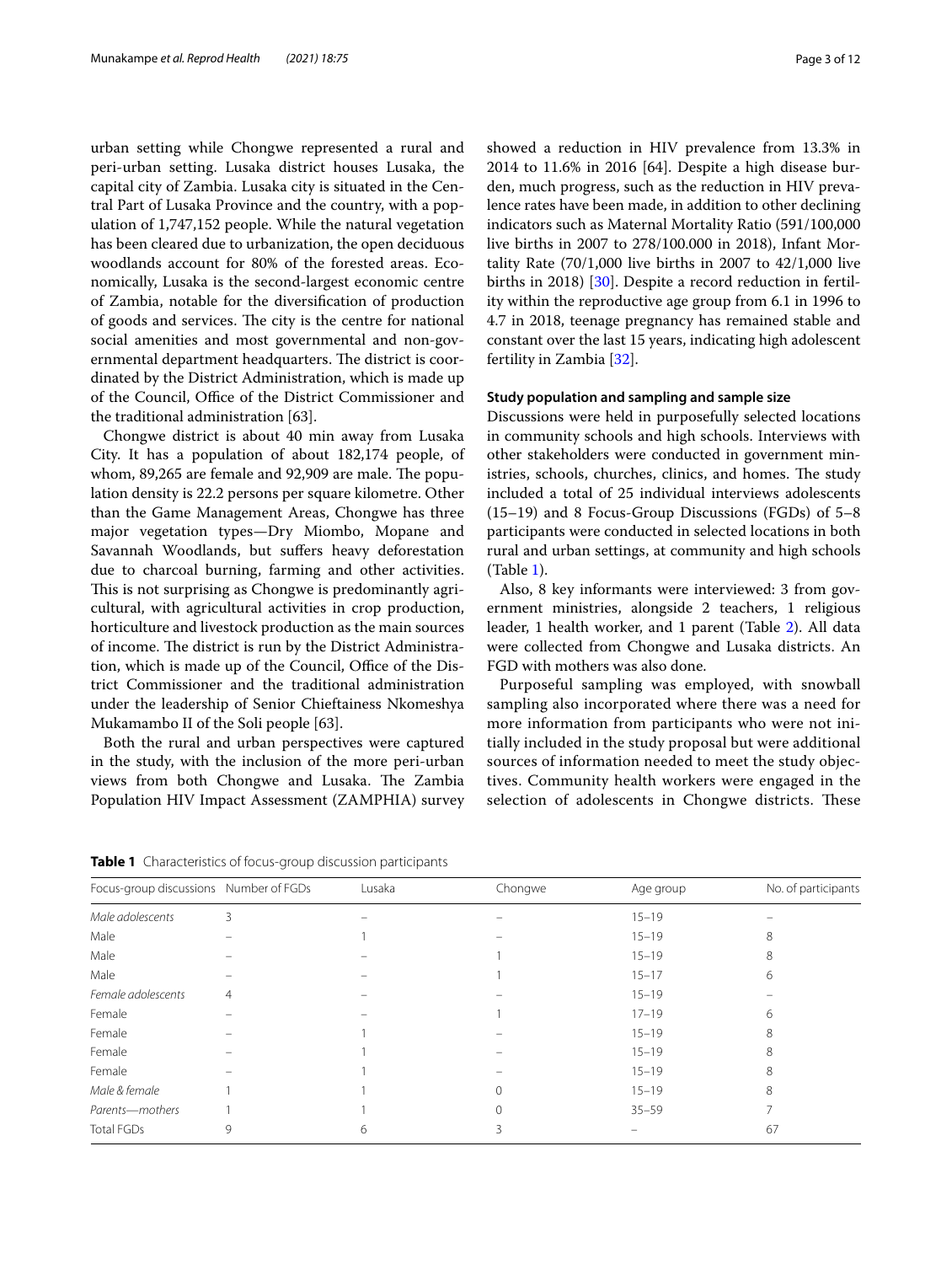#### <span id="page-3-0"></span>**Table 2** Characteristics of interview participants

|               | Interview participants      | No. of<br>interviews | Lusaka | Chongwe |  |  |
|---------------|-----------------------------|----------------------|--------|---------|--|--|
|               | Interviews with adolescents |                      |        |         |  |  |
|               | Male                        | 6                    | 2      | 4       |  |  |
|               | Female                      | 19                   | 3      | 16      |  |  |
|               | Total                       | 25                   | 5      | 20      |  |  |
| $\mathcal{P}$ | Key-informant interviews    |                      |        |         |  |  |
|               | Government ministries       | ζ                    | 3      | ∩       |  |  |
|               | Parents-father              |                      |        |         |  |  |
|               | Teachers                    | 2                    |        |         |  |  |
|               | Health workers              |                      |        |         |  |  |
|               | Religious leader            |                      |        |         |  |  |
|               | Total                       | 8                    | 7      |         |  |  |
|               | Total interviews            | 33                   | 12     |         |  |  |
|               |                             |                      |        |         |  |  |

adolescents lived in the community around a community school in the district. Adolescents in Lusaka were selected by teachers at the schools that were selected. Recruitment of key informants was done via snowball or purposive sampling too. The sampling method was based on knowledge of informants included in the study. All the study participants were not economically independent as they lived with either a parent or guardian. While a few had completed secondary school, majority of the adolescents were still in school-ranging from grade 8 to grade 12 (junior and senior secondary school).

## **Data collection**

Data was collected through individual interviews and FGDs, steered by discussion guides (see Additional file [1](#page-10-0)). For the adolescents, trial interviews were done frst. A total of 18 interviews were conducted with adolescent boys and girls, exploring the social construction of adolescent fertility. The tools were then adjusted, for the critical perspectives that emerged from the data, using both the shared meanings and the various relationships that may reduce their access to information and services. After that, the discussion guides were revised, and more data was collected using the revised tools; to adequately document adolescents' experiences and perceptions of fertility control in Zambia. Also, notes were taken from participants who did not consent to be recorded. Other than the formally organized discussions, additional informal discussions with various informants were done throughout the study data collection period—January 2018 to July 2019.

#### **Data analysis**

All the audio-taped data was transcribed verbatim, and the transcripts were imported into NVivo 10 [[31](#page-11-27)] for management and analysis. Initially, thematic analysis was used to analyze the data [[32\]](#page-11-26). Sense-making was iterative-started during data collection through revision of tools, more data collection, translation and transcription. Critical Discourse Analysis [[33](#page-11-28)] tenets were applied, drawing on social constructionist and critical perspectives to make sense of the data. Fairclough posits that discourse shapes our understanding of reality, highlighting how divergent views expressed by diferent actors in society can shape behaviour [[33\]](#page-11-28). We started by exploring how fertility was constructed by adolescents and how the diferent moral infuencers shaped these shared understandings. Thereafter we identified the competing discourses that infuenced these shared understandings, from a postcolonial critical perspective [[25](#page-11-20)].

#### **Ethical considerations**

Ethical approval was sought from Excellence in Research Ethics IRB (REF 2017-Apr-007). Informed consent was sought from all the participants before the interviews were conducted. Participation was voluntary, non-remunerable, and the researchers sought consent to record the discussions separately from consent to take part in the study. Consent from all adolescents who assented was sought from their parents or guardians, and permissions to conduct interviews were provided by the relevant authorities. Confdentiality was upheld throughout the study.

## **Results**

Discussions revealed that the age of adolescents, marital status and marital norms, Christian values, and rights-based values infuenced adolescent fertility control. In this section, we present fndings according to 4 main themes: (1) age and fertility control, (2) marriage, contraception use and fertility control, (3) Christianity and fertility control and fnally, (4) health, rights and fertility control.

## **Age and fertility control**

On the one hand, adolescents believed in their parents' advice, including how to control their fertility. On the other hand, the parents also felt it was their duty to advise their children on what to do generally, including how to control their fertility. The basis for this belief was that parents had been through similar experiences when they were adolescents themselves. When a guidance and counselling teacher was asked what she would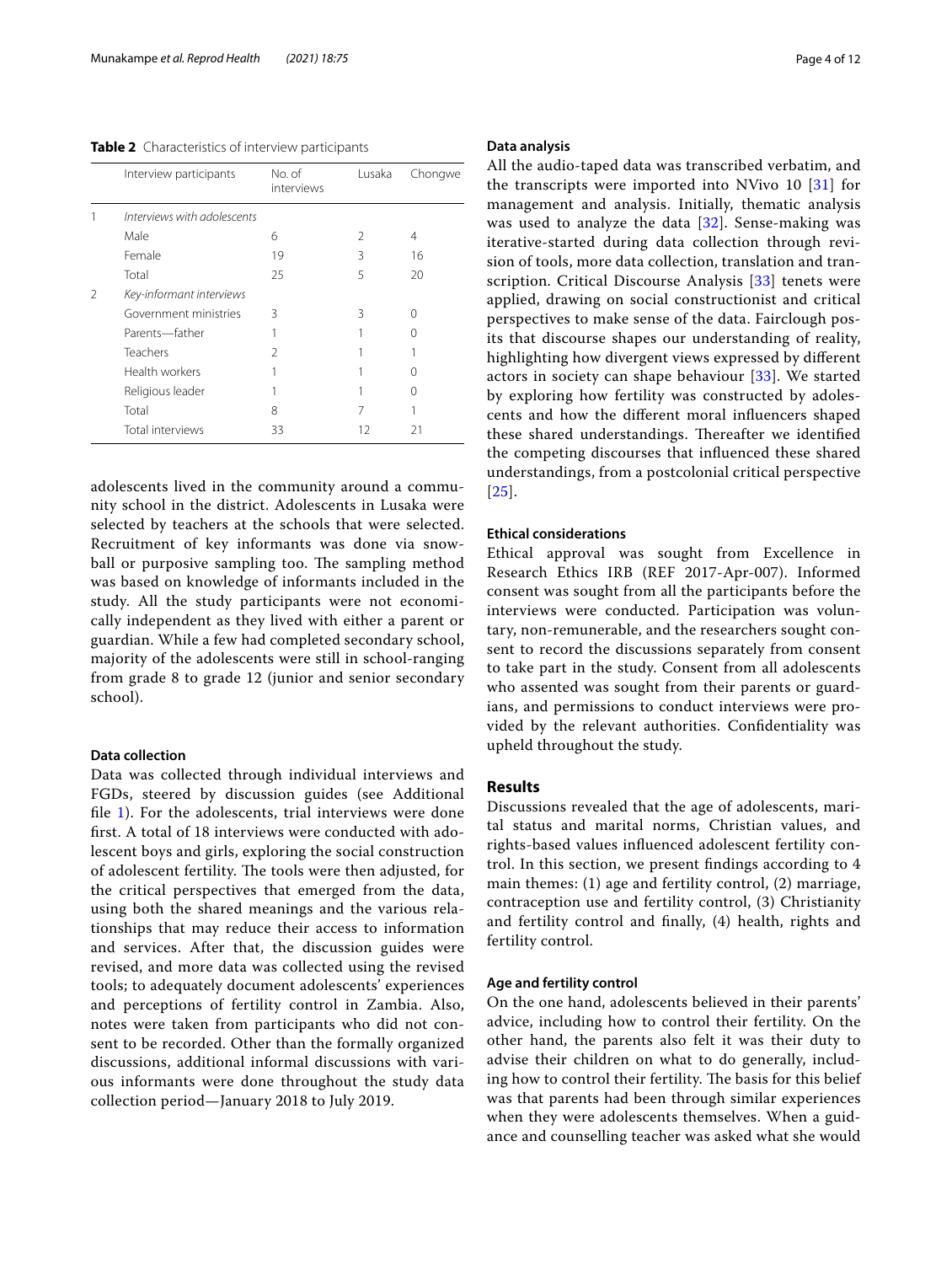say to her daughter if she found out she was sexually active, this is what she said:

*"(…) look at your age. You are still very young. Why can't you wait until such a time that society (…) [can accept your decision] or you've completed your education, then we bless you? You get married in there right away. You go and start your home. Why can't you wait until such a time? When you rush my daughter, you crash…always. Follow what the elders say because they have been through it. Abstain from sex. You can enjoy [sex] for maybe one or two minutes, but after that, what happens? You become pregnant and this is what leads to (…) early pregnancy. When you are not ready to have a child, you have it. Why? Because you have indulged in unprotected sex." (Interview- Teacher- Guidance and Counselling; Christian and Parent)*

Since information from parents came in the form of advice, or guidance, the young people were compelled to obey because they trusted their parents. Adolescents were supposed to follow this advice, citing their obligation to listen to parents and other adults in general, because they 'knew better' and had been through all those experiences before. Besides, it was overall viewed as respectful. An adolescent girl who was asked why she listens to her mothers' advice said; *"(…) it's having faith because they have been through life; she knows all things (…) (Adolescent girl, 18 years, Completed school, Chongwe).*

However, the discomfort of the sex and fertility control topic between parents and their children also shaped how information or advice was packaged. The young people were unable to fnd out more from their parents due to the instructional nature of the information. An adolescent boy had this to say, "*Guardians are very restrictive people and can never allow their child to start involving themselves into sexual activities when they are young*". *(R3, FGD, Boys, 15 to 19. In-School, Lusaka).*

While young people could trust their parents' advice, they also felt the unmet need to make their own decisions and that their parents did not understand their experiences adequately, with the absence of an opportunity to address these unmet needs, or to have discussions rather than receive instructions. They thus opted for other sources such as other family members and peers. Despite the need for more information from their parents, the adolescents were expected to obey their parents' advice, as 'well-mannered' children should.

*"We don't talk to our parents about this because our parents are very much strict when it comes to these things. We fear that if they know that we are found* 

*with condoms, they will start thinking that we are involving ourselves in bad things." (R8 FGD, Boys, 15 to 19. In-School, Lusaka)*

Parents also felt obligated to talk to their children about fertility control, but it was also generally felt that fertility control discussions were beyond them, to an extent. They strongly contended against many other information sources, including what was termed as 'bad information' that the young people were exposed to from peers, entertainment, and social media. In the end, parents felt that young people choose their infuencers, and they hoped that their decisions would not lead to negative outcomes such as unintended pregnancy.

|              | Respondent 1 () this is how these children are,<br>even if you discipline them, they don't<br>behave. |
|--------------|-------------------------------------------------------------------------------------------------------|
| Interviewer  | She really disappointed you?                                                                          |
| Respondent 2 | () she was just saying that we do disci-                                                              |
|              | pline children, it's just that others don't                                                           |
|              | behave no matter how much effort you                                                                  |
|              | put to discipline them.                                                                               |
| Respondent 1 | Others do listen when an elderly person                                                               |
|              | gives them advice; they have even com-                                                                |
|              | pleted school but some children, never                                                                |
|              | listen [fall pregnant]. (FGD, Mothers to                                                              |
|              | adolescents, Lusaka)                                                                                  |

While most parents were expected to provide information to the young people, information and guidance were exerted beyond parental relationships. Most of the other older people in the communities also provided 'guidance and advice' to adolescents, and this was widely accepted. Also, the community played a role in infuencing the fertility control decisions of the young people, by sharing their opinions. Adolescents felt watched and continuously monitored by their communities.

*"(…) if people know that you are abstaining in your community they will really accept you and you will be an example for other girls who don't practice abstinence. Parents (including other adults in the community) will be like, have you seen that child, she has good behaviour and she completed school and she doesn't do bad things, you have to be like her." (R3, FGD, Girls, 15 to 19. In School-Afternoon, Lusaka)*

Keeping in mind this view of adolescents by older people in general, the packaging of information was also grounded in the infuencers' varying opinions and values; traditional marriage values, Christian values and rightsbased values. It was common to fnd teachers and health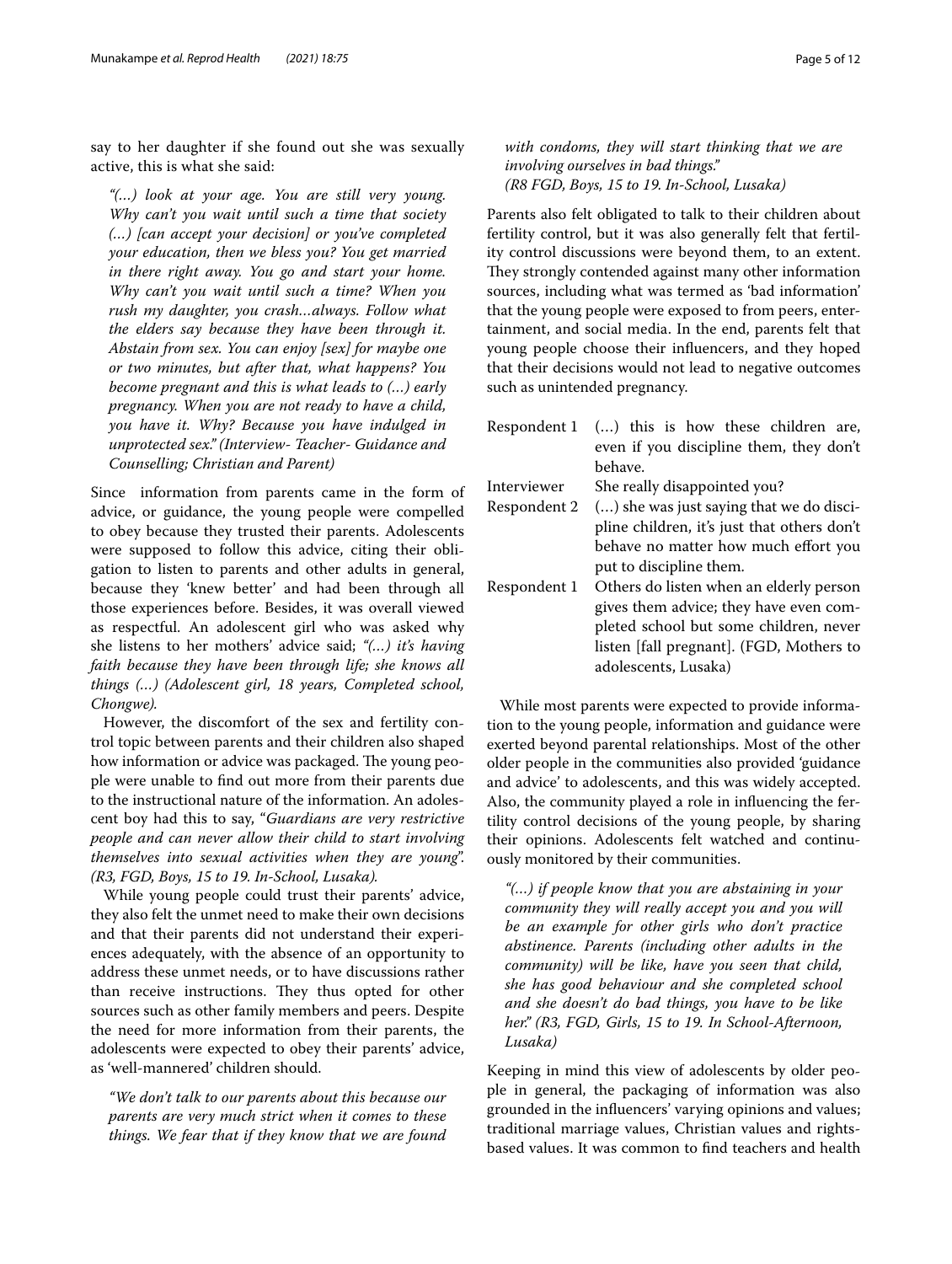workers who were faced with conficting roles; since they were also parents to adolescents themselves. For instance, all teachers were tasked to provide SRH information to young people, regardless of the subjects that they taught. However, this role also interacted with how they packaged information for their children if they had any or other roles they played in the community. While SRH information is provided in schools, how it was implemented was impacted by the values and beliefs of teachers or health workers.

*"(…) so you are talking about encouraging them to use SRH services or to cope up (stay abstinent). As a parent, the right time for them is when they have*  grown up and can stand on their own. Then, as a *guidance counsellor, if I meet my daughter saying things like that, I can tell her not to engage herself in these sexual relationships before her right time, if anything, she should focus on her education. Tat is in my path as a parent. Focus on your education. Do not ever engage in any sexual relationships either at home or school (…) especially girl children should not start indulging into sexual relationships because once they start their attention in class will be disturbed. You know they are just sexual relationships [mere sexual relationships]. They go with it and a lot of things, negative things can happen. Once they start they know that, okay, this is what I will get and you know as they continue having sexual relationships, problems begin (…)" (Interview- Teacher-Guidance and Counselling; Christian and Parent)*

#### **Marriage, contraception use, and fertility control**

While discussions against adolescents' access to services cited the right time that access would be acceptable: when they were older, fnancially stable, or married, some exceptions were noted for adolescents who were married. This is because marriage was associated with being independent, and the most justifable reason why a person was supposed to access contraception. It was generally expected and acceptable to engage in sexual activity and to have children when married. They linked contraception to a later time when they were married and stable, capable of starting a family. When asked if adolescents were too young to use contraception and when the right time to use contraception was, an adolescent said:

*"I think the right time to use contraception (…) it is when you feel like uh when you see that your life is stable (…) Yes, that is the right time I think to use contraceptives. Maybe when you are married and you have your own home and you have your own house." (R3, FGD, Girls, 16 to 17. In and Out of* 

## *School, Chongwe)*

However, it also meant that in-between adolescence and marriage, adolescents were not supposed to use contraception, leaving them vulnerable to teenage pregnancy. However, having had a child increased autonomy over their lives and the expectations from the health workers and the community for the young people to access contraception information and services. In the rural areas, marriage was outright seen as an empowerment tool for not only the young person but for her family as well. Marriage or having a child allowed the adolescent to access contraception, and to also be treated as an adult in the community.

"There are those like young girls in the villages where *they have no option rather than getting married (not*  socio-economically empowered). They just take it *like, in villages, a girl is a source of income, and so like if she gets married, they will get some money so the girl will be forced to get married by the parents (…)" (R2, FGD, Girls, 15 to 19. In and Out of School, Chongwe)*

## **Christianity and fertility control**

Adolescent fertility control discussions were also strongly infuenced by Christian beliefs. Over 98% of Zambians are Christians [[8\]](#page-11-5). While marriage qualifed access to fertility control information and services, sex before marriage was viewed as a sin, as most of the adolescents had heard this from their homes, their other relatives, from church and in schools. During a discussion about deciding to engage or not engage in sex, and when asked why she felt it was expected of her, in particular, to be abstinent, an adolescent girl said:

*"Because of my tradition frst of all. I feel like as Zambians, we are not expected to have sex until we are married and also because I am Adventist [Christian denomination] so it's like [that means] sex before marriage isn't a good thing at all. (Adolescent girl, 18 years, Christian, Completed secondary school, Lusaka)*

Christian views of abortion as a sin, especially for adolescents, were very common among the discussants. The magnitude of the sin of abortion was great because it was viewed as murder in the wake of an existing sin-engaging in sex before marriage. This level of sinfulness and the murder made having an abortion upsetting to the adolescent, and the rest of the community, primarily since abortions were negatively associated with witchcraft or wizardry. When asked about situations when abortions take place, an adolescent girl said: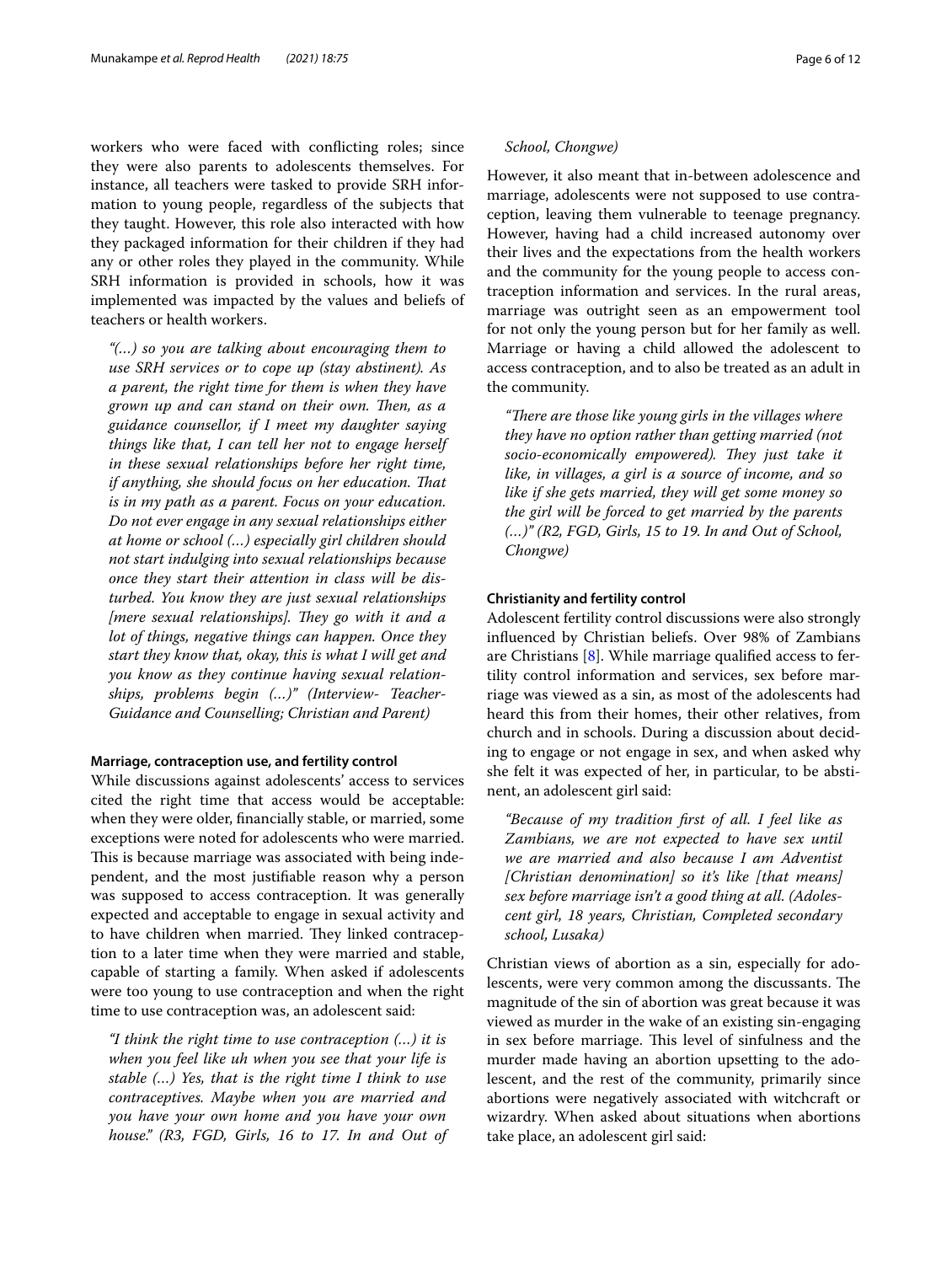*"Abortion mostly is done when like you get pregnant by mistake. Mostly you fnd a situation whereby you are pregnant and you are not ready to keep that child. So people go to the clinic to abort and kill the child, but it's very bad. As Christian, we are not supposed to do that". (R10, FGD, Girls, 15 to 19. In School-Afternoon, Lusaka)*

It was only acceptable to practice abstinence. Moreover, failure to do so left the adolescents with multiple explanations for their 'bad' behaviour. When asked if young people could abstain, an adolescent boy said;

*"It is possible because we can't say us as Christians we cannot abstain. You don't have to be committing adultery, so it is possible to abstain." (R8, FGD, Boys, 15 to 19, In School, Lusaka).*

In another discussion with adolescent girls, an adolescent said:

Facilitator Ok, what is the reaction that our community makes when they see a young person who is not abstaining from sex? Respondent 5 They criticize the person who does not abstain and they a lot of bad things about the person who cannot abstain. They even start talking about parents that they did not teach her properly and things like that even when parents are not the causes of that (FGD, Girls, 15 to 19. In School-Morning, Lusaka)

It was noteworthy that during the discussions with the young people, there was also a tendency for some discussants to justify their own opinions with religious messages attached to them. When this happened, it was also not very easy for the discussants to question this opinion. As such, religiosity attached to opinion was more acceptable and more dominant than any other discourse or opinion related to adolescent fertility. For instance, asked whether young people should receive SRH information or not one adolescent said;

*"I think in most of the time we lack knowledge because even in the bible it is written my people perish because of lack of knowledge. I think the best way to avoid pregnancies and abortions is about awareness. I think there should be a policy where like people should be visited in their homes to learn about these things." (R7 FGD, Girls, 15 to 19, In School-Morning, Lusaka)*

Another adolescent said:

*"I think the best thing is to abstain. Even in the bible, it is written in books Ecclesiastes that do whatever you do in the time of your youth but remember you will be judged alone on what you do. So you have to abstain." (R3, FGD, Girls, 15 to 19, In School-Morning, Lusaka)*

Adolescents who shared their opinions regarding what is right or wrong, according to the bible or concerning God, were less likely to be questioned or opposed compared to those that did not speak with this religious authority. When religion was attached to service provision, adolescents were not supposed to receive services because they were not supposed to be sexually active before marriage.

While the religious discourse was persuasive at the individual and community level, it was present and dominant structurally too, since Zambia was declared a Christian nation in the constitution. The Ministry of National Guidance and Religious Afairs, MNGRA held the mandate of enforcing national values and operationalizing the declaration in the country; indicating the infuence of Christian values at a national policy level. National values included: morality and ethics, patriotism, democracy, dignity (inclusion), governance, and development. Despite the strong religious emphasis mainstreamed by the MNGRA, it was also noted that inclusion and dignity were highlighted in the national values. Therefore, it was noted as essential to consider the health needs of young people, with particular consideration for their specific needs. There was also an emphasis on promoting these values within the smallest unit that the young people were part of (family or home) and the need to extend those values at that community and national levels as well. When asked about how to package messages for young people, a policy implementer said:

*"(…) from the perspective of the ministry [MNGRA] (…) the basis is the family. It starts with the family, then we have a community and then we have a society. So when it comes to talking about such issues [SRH], our emphasis is that it has to start from the*  family. The parents should be able to talk to their *children about some of these issues before they go to school. Because everything we are doing (…) it starts with the family. [Policy Implementer, MNGRA, Lusaka]*

## **Health, rights and fertility control**

Few adolescents (and from Lusaka district) viewed access to contraception and abortion as a right; in that, they felt they needed to know about contraception and abortion for them to make better decisions.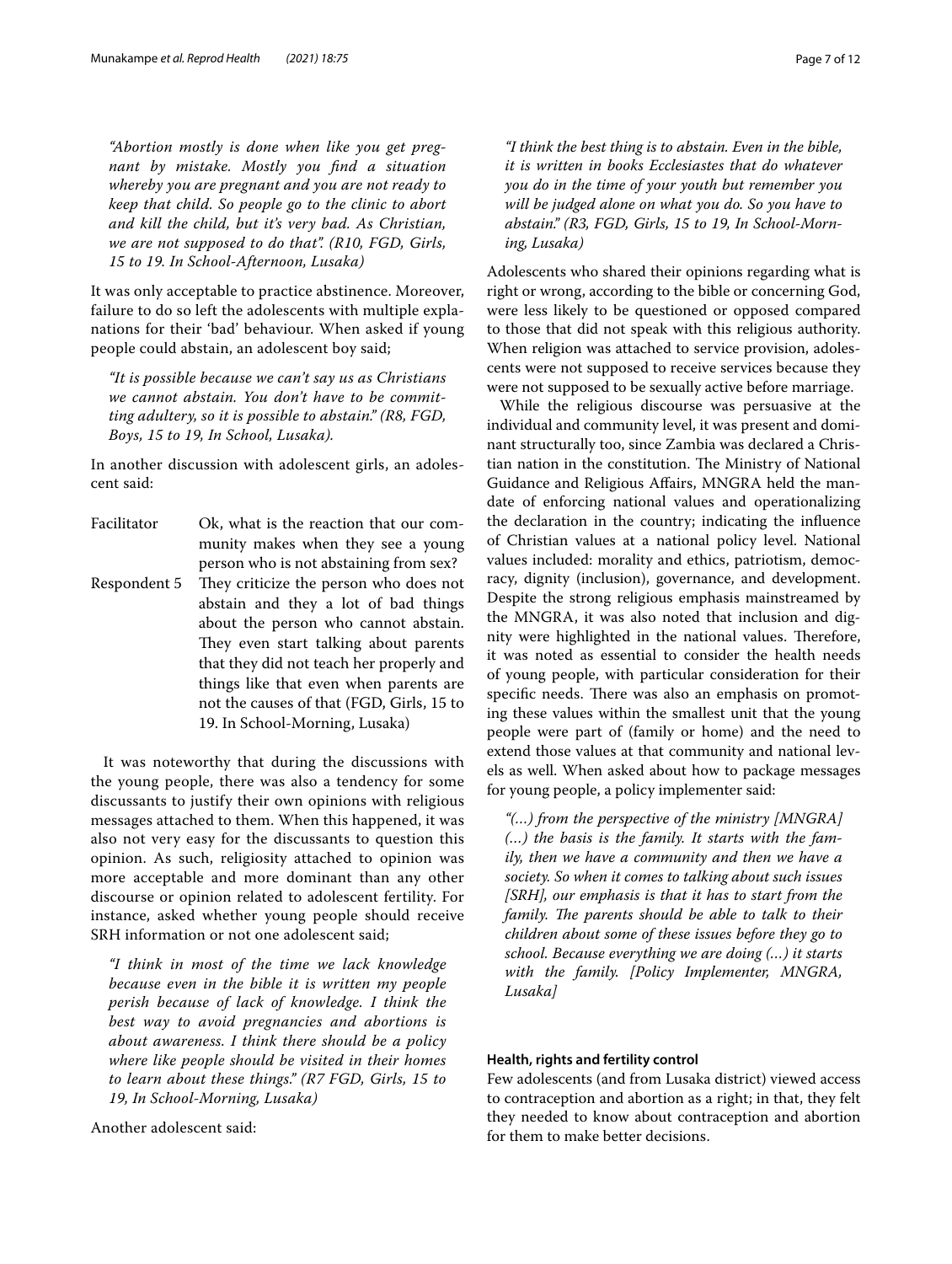- Facilitator I am going to read a statement to you guys and you have to tell me how you feel about this statement, "Adolescents are too young to know about contraceptives. The right time to talk about these things will come in future when they are older." How do you feel about this statement?
- Respondent 1 For me, I feel it's wrong because we have to be learning about things. If we don't learn now, we will be ignorant about these things so if we learn, it will help us know them. Most teenagers are having sex anyhow so I feel we have to learn about these things.
- Interviewer So you feel that everyone has to know about contraceptives and family planning?

Respondent 1 Yes

- Interviewer Anyone else?
- Respondent 7 For me… I would say we need to know about family planning because it will give us self-control and let us know where we are supposed to stand and give us dignity…on what we should and what we should not do." (FGD, Girls, 15 to 19, In School-Morning, Lusaka)

The Ministry of Health, MoH, noted that young people had the right to receive SRH information and services. Also, it was noted that efforts to provide adolescentfriendly services were made, but had been primarily reactive; focusing on the sexually-active adolescents, rather than all the adolescents. When asked about the health sector response to adolescent fertility, a health policymaker said:

*"(…) it depends on who is supporting adolescent health programs… but as a ministry [MoH], we have realized that our messaging in the recent past has focused more on the sexually-active adolescents who are only 38% of the adolescents. According to the Zambia Demographic and Health Survey of 2014, 32% of adolescents are sexually active, meaning 62% (…) are not sexually active. So we have tried (…) to become more comprehensive so that we do not leave out the majority 62% [abstinent adolescents]. So our new approach is to make our messaging more comprehensive and to even re-orient our adolescent health spaces (…)" Policy maker-Adolescent Health, Ministry of Health, Lusaka.*

The young people also acknowledged that the services were available in some settings. It was noted, however, that there was a focus on those who were pregnant or sick rather than all the adolescents who went to the health facilities. Also, adolescents who tried to access service from health facilities felt that there was an insufficient response for them without any form of adversity linked to their quest for SRH services. An adolescent girl said;

*"Services are ofered but these people who work in clinics are not serious. All they care about are just sick people because when I am watching T.V., I see other countries like in America they are very serious about these things but in Zambia, it seems like we have got low services and they don't pay attention.*  The only time they will concentrate on is when they *take you that you are pregnant. So services are not really there" (R10, FGD, Girls, 15 to 19. In School-Afternoon, Lusaka)*

More recently, the use of social media to disseminate information and engage with adolescents has been introduced. However, the need to increase demand and to reach those who are not accessible via these platforms was noted. Historically, the role of the MoH in ensuring youth-friendly services for adolescents has been emphasised. These services were provided with some support from the Ministry of General Education, MoGE through the provision of CSE in schools. While acknowledging that the services could be improved, the MoH emphasized that services were the last resort; an indication that the adolescent had not been reached before they sought medical care. Therefore, a shift in focus from the health services but rather to reach adolescents in their homes and communities was emphasized, to promote healthy behaviours rather than leaving the adolescents vulnerable to early pregnancy or diseases.

## **Discussion**

In an attempt to understand the competing discourses that shape adolescent fertility in Zambia, our fndings highlight the infuence of marital status and related norms, Christian, and SRH rights-based values, all navigating the nonautonomous and disenfranchised place of adolescents in their communities. While the divergent nature and characterization of the adolescent fertility discourses was evident, we argue that the multiple discourses concurrently and dissonantly shape adolescent fertility, compounded by adolescents' lack of agency in fertility control decision making, maintaining the restricted access to SRH information and services and related negative adolescent SRH outcomes.

In this study, there was a consensus on the restriction of adolescents from access to fertility control information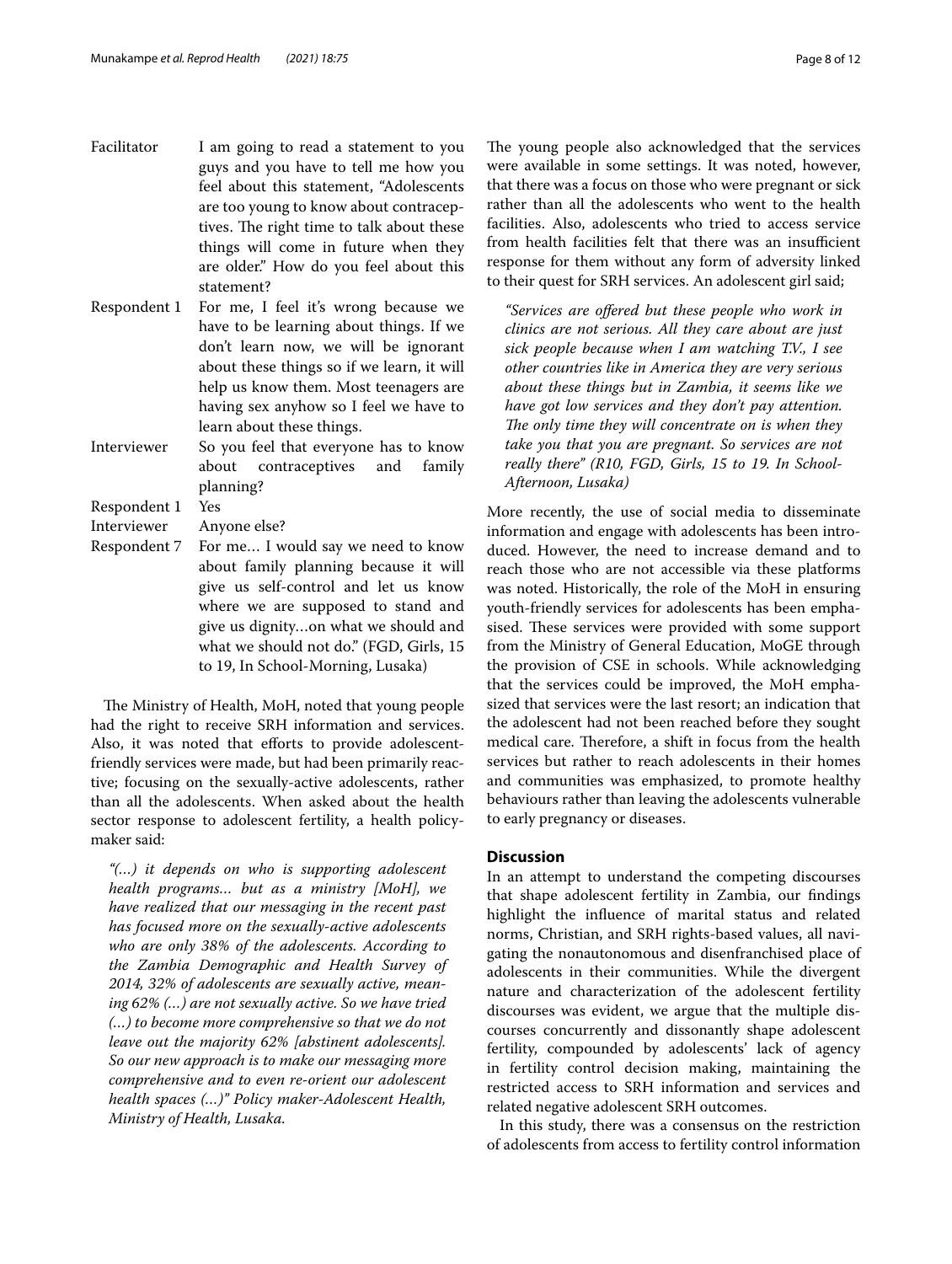and services. In most cases, the Christian-moral values, usually attached to marital norms, prohibited adolescents from engaging in sex before marriage and consequently restricting their access to fertility control. However, with the urgency to reduce the health risks associated with the unmet need for fertility control—the efects of early childbearing and marriage, access restrictions were reconsidered. The findings indicate that on the surface, the adolescent fertility discussions seemed clichéd as all the discussants referred to- the sin of sex before marriage and the need for young people to wait for marriage to be able to control their fertility without barriers. Also, adolescents severely lacked autonomy particularly regarding the control of their fertility. At the same time, being married (early marriage) or having given birth before (early childbearing) provided sufficient agency to access SRH services with fewer barriers.

While agency alone is a complex concept [\[23\]](#page-11-18), guidance on fertility control decisions was generally accepted by both the young people and their fertility control infuencers—parents, teachers, health workers, and policymakers. The lack of agency was more apparent through adolescents' lack of fnancial independence, reduced decision-making power to utilize SHR information and services [\[23](#page-11-18)], and this typically situated them within the brackets of a marginalized or socially secluded group [[34\]](#page-11-29). All the discussants seemed to be at peace with the adolescents' lack of autonomy as it was culturally acceptable for young people to be obedient without questioning the elderly, radicalizing the young people who sought to control their fertility. As other studies have shown [\[35](#page-11-30)], this was the case despite the discomfort of discussing SRH issues with the elderly, especially their parents.

Adolescents' lack of autonomy and their subsequent fertility control-related experiences of marginalization contest the classic politics of seclusion [[34](#page-11-29)] as adolescents are situated in a transition phase that all the older community members had experienced before; giving the infuencers a 'shared experience' of adolescence and fertility. Having been adolescents themselves, parents, teachers, and other community members felt that they were better placed to make decisions for young people, who were also uncertain due to their novel experiences of adolescence and the fertility control decisions. A member of their community, especially their parents, teachers, and health workers had increased authority over their fertility-control decision-making due to their age. In contrast, adolescents experienced reduced agency to actively access desired information and services due to a lack of sufficient SRH knowledge.

In addition, while a higher socio-economic status (higher educational attainment and wealth status) has been linked to reduced fertility in Zambia [\[11](#page-11-7)], adolescents without access to education and with low socioeconomic agency were most vulnerable to early marriage and childbearing- usually seeking to secure fnancial and material support from sexual relationships and marriage  $[36]$  $[36]$ . A study exploring the agency of adolescent girls in India showed that life-skills training boosted self-esteem and self-confdence in adolescent girls increasing their ability to make decisions for themselves. Also, their value at the household-level was increased, thereby increasing their ability to negotiate their preferences [\[24](#page-11-19)]. Disease-specifc programs in sub-Saharan Africa such as the DREAMS (Determined, Resilient, Empowered, AIDS-free, Mentored and Safe), a comprehensive approach to preventing HIV among adolescent girls and young women (AGYW), have sought to address structural barriers beyond the health sector, increasing the agency of AGYW [\[37](#page-11-32)].

However, other signifcant sources of agency related to fertility control must also be considered, in this case, early child-bearing and early-marriage. Noteworthy changes in how young people were treated occurred, and the information and services they could access after marriage or giving birth, despite their age. Also, the health sector provided a reactive approach to meeting adolescent fertility-control needs. The response was mostly after the young people had conceived or contracted an illness and they were undoubtedly in need of SRH services at facilities. Besides, visiting the health facility while healthy and 'merely' seeking information and guidance seemed problematic for young people. Such fndings justify adolescent SRH interventions that seek to increase demand for information and services [[38\]](#page-11-33).

Adolescents also reported less judgment from the community for married adolescents, especially in the rural areas where early marriages were rampant. Understanding that early marriage and child-bearing have signifcant impacts on increasing adolescents' agency [\[14](#page-11-10)] could explain the stability of teenage pregnancy in Zambia over the years, despite interventions aimed at providing more responsive services. Also, restrictions on fertility control decision-making among majority unmarried and nulliparous adolescents increase the risk of unsafe abortion from clandestine sources  $[13]$  $[13]$ ; a situation worsened by poverty, unequal gender norms, corruption, poor service provision [\[39](#page-11-34)] and religious teachings which compelled adolescents to conceal sexual activity rather than avoid it. In addition, the value and emphasis of education over marriage increases the likelihood of 'unintended' pregnancy among young girls [\[40\]](#page-11-35), though Sedgh et al., 2015 have argued that the majority of teenage pregnancies in developing regions may indeed be intended due to the norms of early marriage and early child bearing [\[41](#page-11-36)].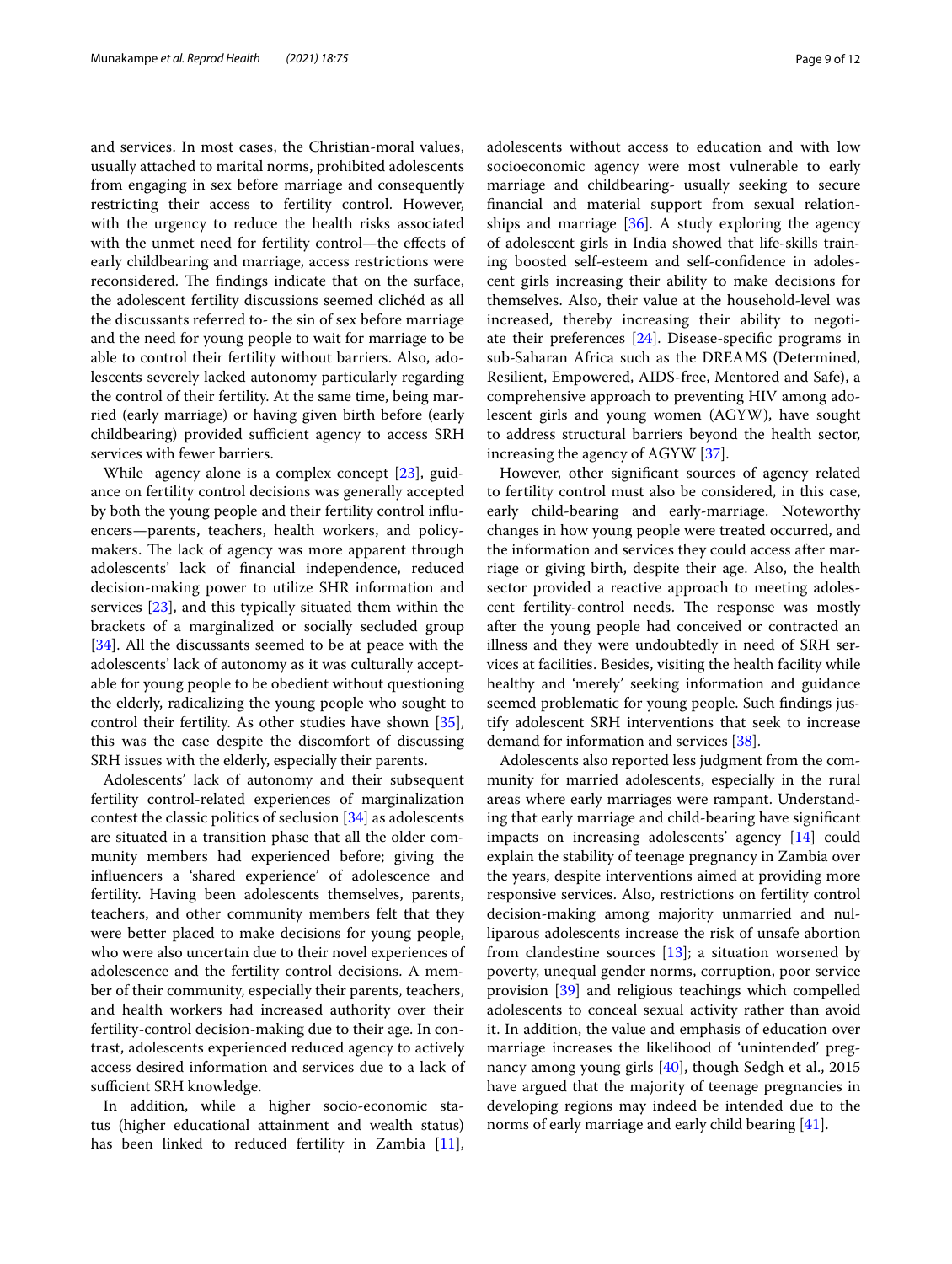Adolescent fertility interventions have been more focused on expanding access to services [[35](#page-11-30), [42](#page-11-37)]. However, situating the increasing burden of adolescent fertility and associated socio-economic risks within the historical and social context unearths underlying multidimensional barriers that continue to hinder the success of interventions that are targeted towards reducing adolescents' fertility, in line with what Tyson 2014 asserts, while we attempt to understand adolescent fertility in more apparent ways, in this case, high adolescent fertility or early child-bearing, [\[25\]](#page-11-20) understanding personal level conficts and how they interact with historically developed ideologies and identities may help to understand phenomena more clearly.

In this study, the dominant moral viewpoints; marital status, Christian-religiosity, and SRHR infuenced adolescent fertility discussions, despite their ideological differences. Historically, early marriage has been acceptable in many traditions in Zambia, with preparations for marriage and child-bearing beginning at menarche. Despite a global shift away from early marriage, with more focus on delaying the onset of child-bearing and attaining more years in school, adolescents, especially in rural areas and in the urban poor areas [\[7](#page-11-4)] continue to have higher fertility. Critical messages for young people resonate with delaying the onset of child-bearing [\[5](#page-11-2)]. As they develop the capacity to claim their right to health, adolescents still face stigma or messages that detour them from seeking information and care from trusted sources. A potential response to such barriers would be the implementation of community-based interventions that address judgmental attitudes towards unmarried adolescents who seek fertility control [\[43](#page-11-38), [44\]](#page-11-39). To be successful, such interventions would, among other strategies, focus on addressing intergenerational barriers to discussing sexual and reproductive health matters in the community [\[43](#page-11-38)].

On the one hand, we assert the importance of increased autonomy in adolescent fertility-control decision-making, the devastating efects of the lack of it, noting the unfavourable circumstances that facilitate autonomy among adolescents. On the other hand, the major discourses that impact adolescent fertility were somewhat divergent in guiding adolescents on fertility control. The teachers and the health workers sometimes found themselves in the dilemma of providing competing messages, because of their other roles in the community, such as being parents. Also, the infuencers themselves did not necessarily identify entirely with one 'moral' viewpoint, but with multiple moral viewpoints at a time.

In Zambia, globally-framed human rights and Christian-religiosity have had a history of divergence in shaping moral sensibilities, including health [[18](#page-11-14)]. As such, playing diferent roles in the community and not necessarily picking one moral viewpoint over the other also meant that fertility-control infuencers themselves experienced dissonance with much of the information they were providing to young people. A study exploring the implementation of Comprehensive Sexuality Education, CSE in Zambia showed that teachers, amid moral dilemmas about the content of the curriculum exercised paternalism as they used their discretionary power to alter the messages to protect young people if they felt the need to [[45\]](#page-11-40).

With the health sector spearheading the empowerment of adolescents through sensitization about their right to SRH services through policies and legislation, expectations for the frontline civil servants such as teachers and the health workers to implement these strategies was high, and they did. However, the parents, teachers, health workers or policymakers carried with them an 'identitycrisis'—a view that young people had the right to access the SRH services within the global health discourse. Conversely, they too shared traditional marital norms that potentially allowed young people more decision-making power or Christian values that compelled them to advise young people to avoid sexual activity altogether until marriage.

This complex, or "unhomeliness" as Tyson (2014) outlines is likened to being "in a home away from home' but highlights the confusion that most infuencers have and share with adolescents regarding fertility control and more generally, access to SRH information and services. Despite active decolonization attempts spanning from 1964 (independence), the identity crisis or dissonance of competing values among and within diferent infuencers of adolescent fertility control decisions continue to shape pluralistic viewpoints, which were manifest among adolescents when discussing fertility. In this paper, the discussions with adolescents and other informants in the community, are familiar, but using a critical lens reveals the thriving confusion people, as "multiple consciousnesses" and we argue that these competing consciousnesses contribute to the high and unchanging fertility levels among young people in Zambia.

### **Limitations and strengths**

This study aimed to understand adolescent fertility in Zambia. The need to broaden the study sites and to deepen the discussion with a gendered lens to highlight unique access and utilization inequalities is noted, and could be done in subsequent studies. In addition, the paper only highlights three competing discourses, based on the discussions with the study participants and only religious views from the Christian sect were captured as they were the most dominant in the discussions. Despite collecting data in only two districts and not representative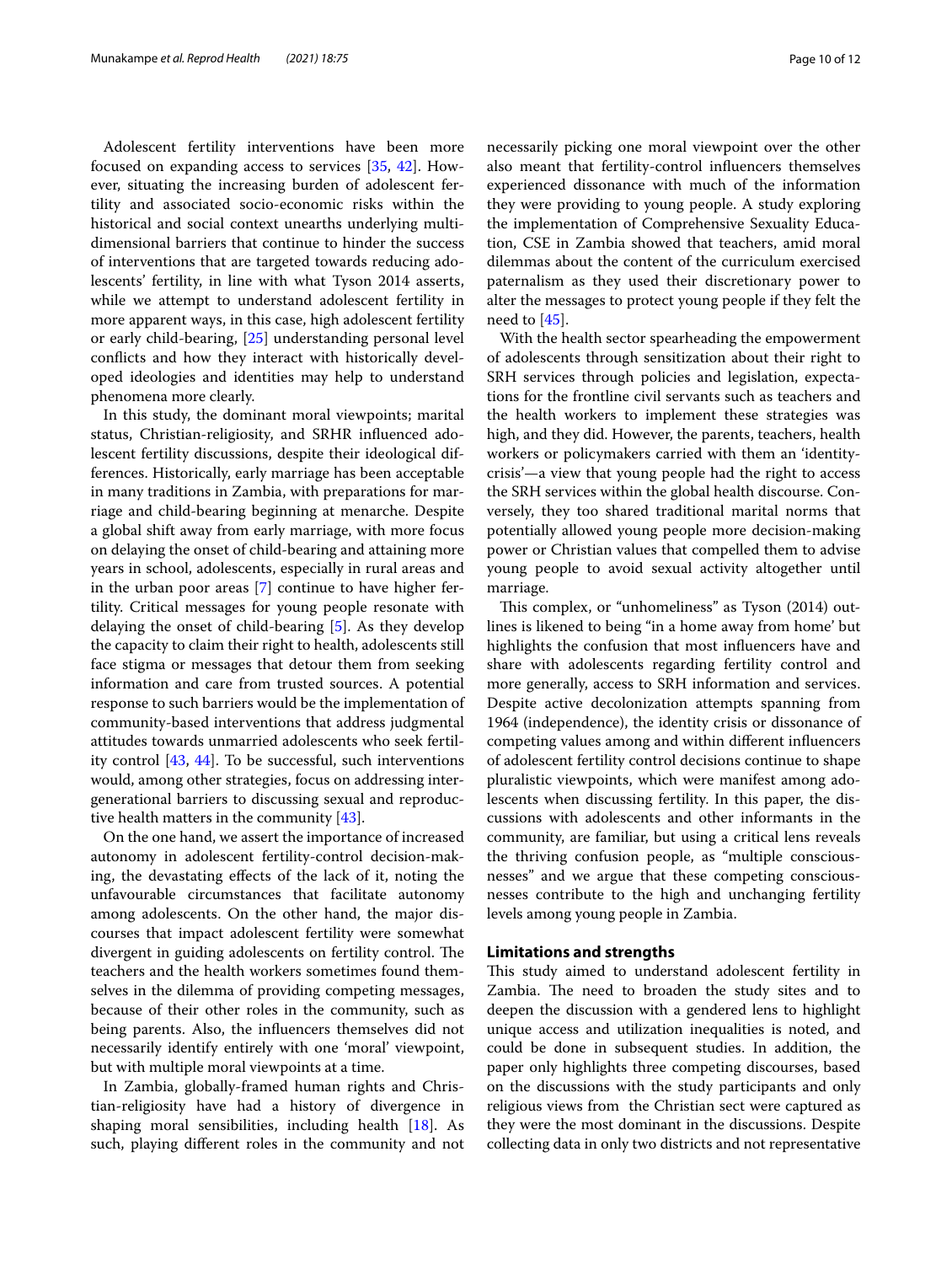of the whole of Zambia, the study explored the shared understandings of adolescent fertility which may be transferable in relation to other studies undertaken in Zambia on adolescent fertility; adding to the credibility of the fndings for many settings in Zambia and beyond [\[46](#page-11-41)]. Moreover, while most adolescents were interviewed in this study, the insights drawn on were based on additional sources; teachers, parents, health workers and health policymakers, providing a variety of data sources. Despite sample size limitations, diferent data collection methods were also employed; formal and informal individual interviews, FGDs and document reviews [\[47](#page-11-42)]. Shenton, 2004 highlights the necessity of adopting research methods that are well established: specifc procedures that have been used before  $[47]$  $[47]$ . This was a strength in this study as the data collection processes were well adhered to and explained in the methods section. Lastly, the data analysis and interpretation was an iterative process; therefore, not based on a single subjective interpretation [[47](#page-11-42)].

## **Conclusion**

Amid their quest for more autonomy around decisionmaking in general, adolescents highlighted competing discourses that impact their understanding of contraception, abortion and abstinence, and these were shaped by various values in the institution of marriage, Christianity and also a global SRHR discourse. It was generally understood that adolescents lacked agency; the agency to make decisions about their fertility and generally their sexual and reproductive health. This lack of agency had its foundations in their reduced social and economic empowerment. The disenfranchised view of adolescents was also a driver of the continued structural seclusion from fertility control decision-making capabilities. Tapping into a social exclusion discourse, the young people faced a unique form of seclusion based on the fact they did not belong to a closed group in another setting, per se, but belonged to a group that every adult around them had belonged to as well. This view of young people, therefore, kept all the various actors interested in making the "right' decisions for them, until they had the full autonomy to do so- later in life. Also, while actors provided advice to the young people, this advice came in very varied forms as it was shaped by the various moral worlds they upheld, upheld the most, or at a particular time, or in a particular location.

Keeping in mind the double consciousness concept and how it allows the diferent moral worlds to impact adolescents' infuencers, we argue therefore that the competing dominant discourses or "*multipleconsciousnesses*" that moral world infuencers draw on send mixed messages to young people and they perpetuate the deteriorating or consistently undesirable fertility indicators among adolescents. While a health worker advocates for SRH uptake at the health facility, the same health worker at home becomes a mother who does not allow the adolescent to access these services or the church member who teaches that sex before marriage is a sin. These "multiple-conscious*nesses*" continue to impact negatively on interventions aimed at addressing adolescent fertility. A complete shift or transformation and alignment among the different moral infuencers in their collective conceptual orientation of the gendered SRH needs of young people and how to address these needs sustainably would provide an appropriate narrative of advice across moral infuencers. Also, multi-sectoral collaboration of various line government ministries creating a basic package for young people—for example, socioeconomic empowerment activities such as life skills training while encouraging girls to stay in school, with the provision of youth-friendly health services.

#### **Abbreviations**

SRH: Sexual and reproductive health; SRHR: Sexual and reproductive health rights; CSE: Comprehensive sexuality education; AYGW: Adolescent girls and young women.

#### **Supplementary Information**

The online version contains supplementary material available at [https://doi.](https://doi.org/10.1186/s12978-021-01093-z) [org/10.1186/s12978-021-01093-z.](https://doi.org/10.1186/s12978-021-01093-z)

<span id="page-10-0"></span>**Additional fle 1.** Discussion guide for adolescents.

#### **Acknowledgements**

Special thanks to Ms. Sydney Howe, Dr. Oliver Mweemba Ms. Marte Haaland and the Safe Abortion for Ethiopia, Zambia and Tanzania (SAFEZT) team.

#### **Authors' contributions**

MM collected the data, analyzed it and drafted the manuscript. MM, JMZ and CM revised the manuscript. All the authors read and approved the fnal manuscript.

#### **Funding**

Not applicable.

#### **Availability of data and materials**

The datasets used and analyzed during the current study are available from the corresponding author on reasonable request.

#### **Ethics approval and consent to participate**

This study underwent ethical approval by the Excellence in Research Ethics IRB (REF 2017-Apr-007) in Lusaka, Zambia.

#### **Consent for publication**

Not applicable.

#### **Competing interests**

The authors declare that they have no competing interests.

#### **Author details**

<sup>1</sup> Department of Health Policy and Management, School of Public Health, The University of Zambia, Lusaka, Zambia. <sup>2</sup> Department of Epidemiology &